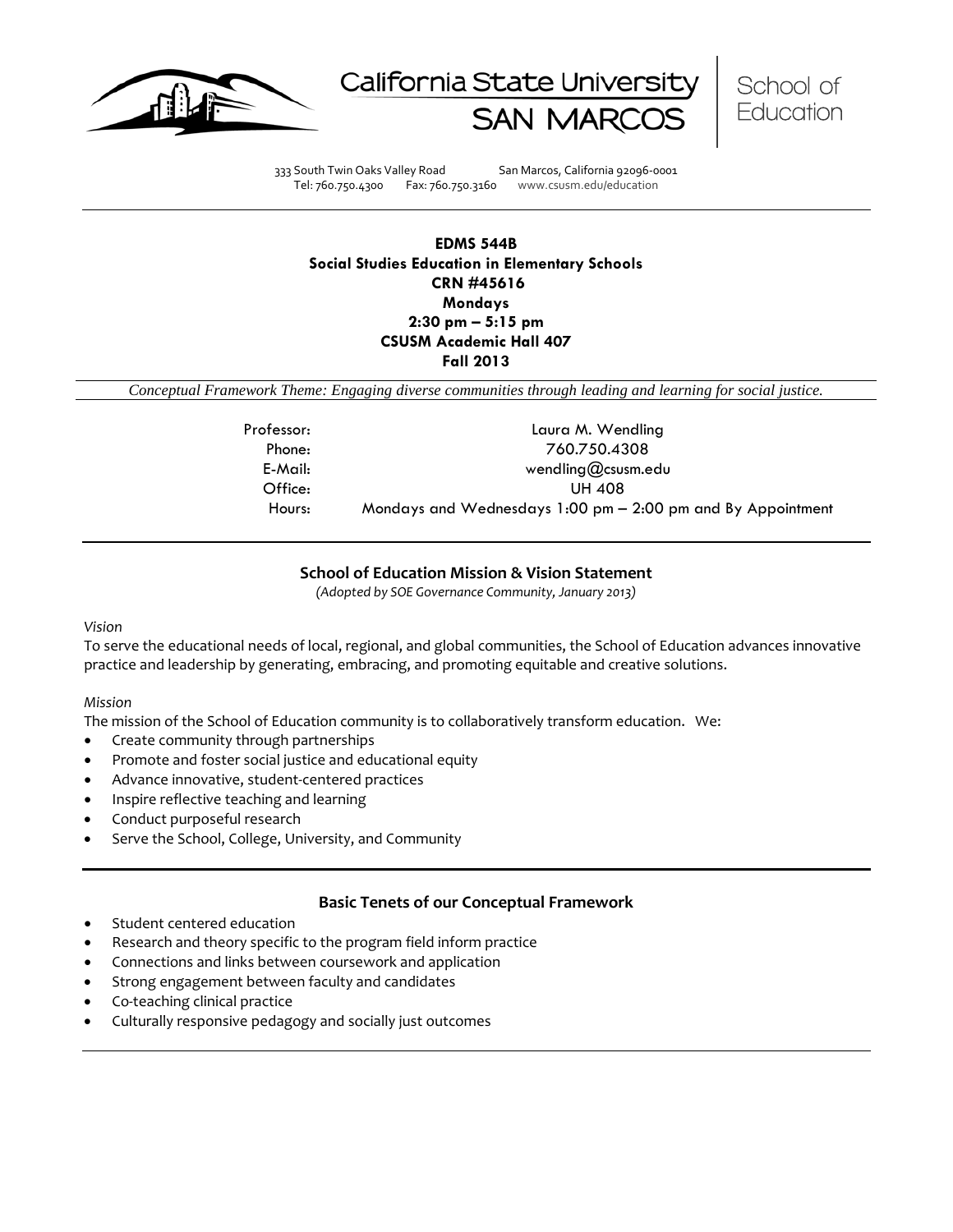# **COURSE DESCRIPTION**

Focuses on curriculum development, methods, techniques, materials, planning, organization, and assessment in social studies. Emphasis is placed on using community-based resources and on the integration of curricular areas. Methods of cross-cultural language and academic development are integrated into the course. *Enrollment Restriction: Completion of semesters 1-4 of ICP.*

WENDLING*:* This course will introduce prospective elementary school teachers to the theoretical concepts, instructional methods and materials used in social studies education and curriculum integration. Research indicates that when teachers use a variety of teaching methods that are integrated into the content of the course, learners become more effectively engaged in learning. Therefore, the broad emphasis of this course will focus on issues of planning, organization and assessment that involve the learner in higher-level thinking through cognitive and affective involvement. A secondary focus will be on the effective infusion of the arts (dance, music, fine arts, and drama) into the curriculum.

## **Course Prerequisites:**

Admission to the Multiple Subject/CLAD Teacher Credential Program.

## **Course Objectives**

### **Purpose**

Social studies is perhaps **the** most important part of the school curriculum because it not only brings together basic tools (such as the 3 Rs) but it **utilizes them authentically**. In the social studies we wrestle with crucial questions: What kind of society do we want to have? What is a "good citizen"? What is fair? How can we create better ways of living together? Our role as educators is to help students develop responsible and thoughtful ways of thinking, believing and acting.

As your instructor, I am committed to modeling reflective and transparent teaching in order to assist you in successfully achieving the goals of this course.

### **Course Goals**

As a result of this course, you will be able to:

- 1) apply the California History/Social Science and Visual & Performing Arts Frameworks (standards), as well as Common Core standards and related documents to the classroom experience;
- 2) understand the value of incorporating primary source materials, the arts and visual literacy, and oral history methods into social studies instruction;
- 3) become aware of the multitude of community resources available to teachers and the ways in which these resources can be used to strengthen the social studies program;
- 4) design lessons / units that are grade level and developmentally appropriate, that utilize primary source materials, that infuse the arts as well as a multicultural/lingual perspective, and that address the needs of diverse learners;
- 5) design curricula that reflect a variety of instructional strategies and that develop children's higher-level thinking skills through active participation;
- 6) more deeply appreciate the social sciences, history and the arts as essential fields of study.

### **Required Texts**

Lee, John. (2008). Visualizing Elementary Social Studies Methods. John Wiley & Sons, Inc. ISBN: 978-0-471-72066-9

- CSDE. (2005). History-Social Science Framework (for California Public Schools K-12). Sacramento, CA. Access online at: <http://www.cde.ca.gov/ci/cr/cf/documents/histsocsciframe.pdf>
- CSDE. (2004). Visual and Performing Arts Framework (for California Public Schools K-12) Sacramento, CA. Access online at:<http://www.cde.ca.gov/ci/cr/cf/documents/vpaframewrk.pdf>

*Additional readings and handouts provided by the instructor will be required.*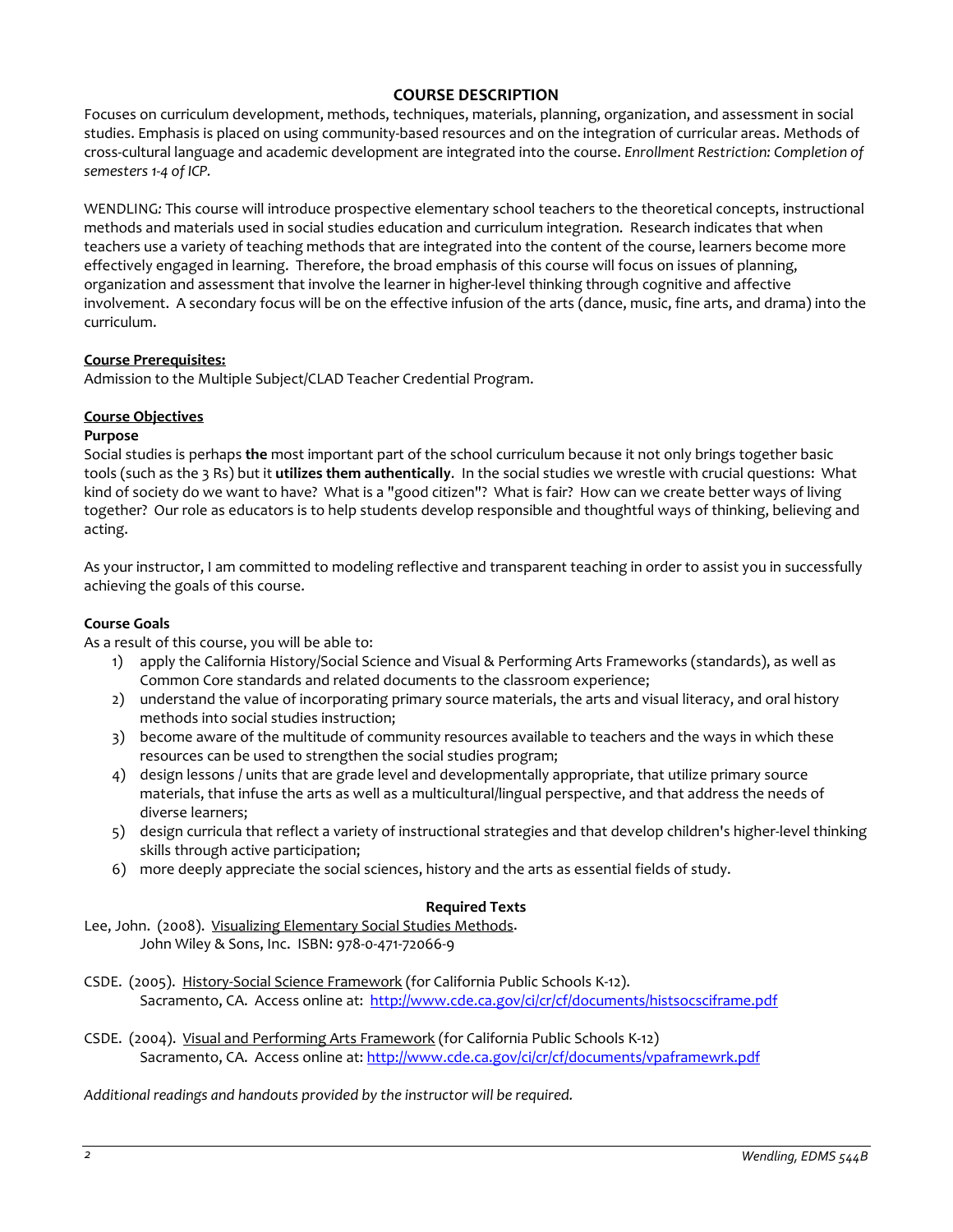### **Authorization to Teach English Learners**

This credential program has been specifically designed to prepare teachers for the diversity of languages often encountered in California public school classrooms. The authorization to teach English learners is met through the infusion of content and experiences within the credential program, as well as additional coursework. Candidates successfully completing this program receive a credential with authorization to teach English learners. *(Approved by CCTC in SB 2042 Program Standards, August 02)*

## **STUDENT LEARNING OUTCOMES**

#### **Teacher Performance Expectation (TPE) Competencies**

The course objectives, assignments, and assessments have been aligned with the CTC standards for the Multiple Subject Credential. This course is designed to help teachers seeking a California teaching credential to develop the skills, knowledge, and attitudes necessary to assist schools and district in implementing effective programs for all students. The successful candidate will be able to merge theory and practice in order to realize a comprehensive and extensive educational program for all students. This course supports TPE 1A History/Social Science as well as TPE 11 The Social Environment.

#### **California Teacher Performance Assessment (CalTPA)**

Beginning July 1, 2008 all California credential candidates must successfully complete a state-approved system of teacher performance assessment (TPA), to be embedded in the credential program of preparation. At CSUSM this assessment system is called the CalTPA or the TPA for short.

To assist your successful completion of the TPA, a series of informational seminars are offered over the course of the program. TPA related questions and logistical concerns are to be addressed during the seminars. Your attendance to TPA seminars will greatly contribute to your success on the assessment.

Additionally, SoE classes use common pedagogical language, lesson plans (lesson designs), and unit plans (unit designs) in order to support and ensure your success on the TPA and more importantly in your credential program.

The CalTPA Candidate Handbook, TPA seminar schedule, and other TPA support materials can be found on the SoE website: <http://www.csusm.edu/education/CalTPA/ProgramMaterialsTPA.html>

#### **Assessment of Professional Dispositions**

Assessing a candidate's dispositions within a professional preparation program is recognition that teaching and working with learners of all ages requires not only specific content knowledge and pedagogical skills, but positive attitudes about multiple dimensions of the profession. The School of Education has identified six dispositions – social justice and equity, collaboration, critical thinking, professional ethics, reflective teaching and learning, and life-long learning—and developed an assessment rubric. For each dispositional element, there are three levels of performance - *unacceptable*, *initial target*, and *advanced target*. The description and rubric for the three levels of performance offer measurable behaviors and examples.

The assessment is designed to provide candidates with ongoing feedback for their growth in professional dispositions and includes a self-assessment by the candidate. The dispositions and rubric are presented, explained and assessed in one or more designated courses in each program as well as in clinical practice. Based upon assessment feedback candidates will compose a reflection that becomes part of the candidate's Teaching Performance Expectation portfolio. Candidates are expected to meet the level of *initial target* during the program.

#### **School of Education Attendance Policy**

Due to the dynamic and interactive nature of courses in the School of Education, all candidates are expected to attend all classes and participate actively. At a minimum, candidates must attend more than 80% of class time, or s/he **may not receive a passing grade** for the course at the discretion of the instructor. Individual instructors may adopt more stringent attendance requirements. Should the candidate have extenuating circumstances, s/he should contact the instructor as soon as possible. *(Adopted by the COE Governance Community, December, 1997).*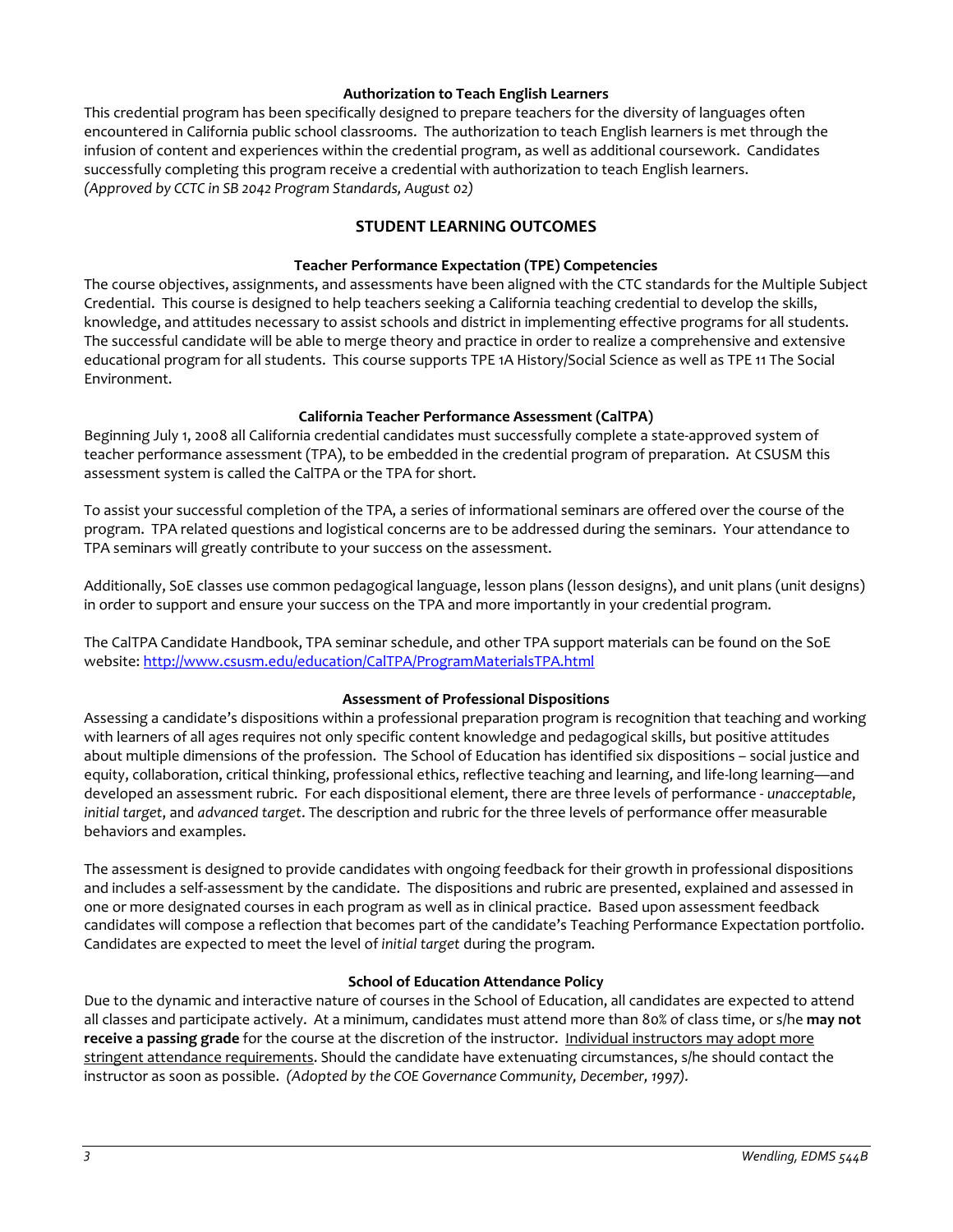This Course: Students missing more than one class session cannot earn an A or A-. Students missing more than two class sessions cannot earn a B or B+. Students missing more than three classes cannot earn a C+. Arriving late or leaving early by more than 20 minutes counts as an absence. Notifying the instructor does not constitute an excuse. All assignments must be turned in on due date even in case of an absence.

## **Students with Disabilities Requiring Reasonable Accommodations**

Candidates with disabilities who require reasonable accommodations must be approved for services by providing appropriate and recent documentation to the Office of Disable Student Services (DSS). This office is located in Craven Hall 4300, and can be contacted by phone at (760) 750-4905, or TTY (760) 750-4909. Candidates authorized by DSS to receive reasonable accommodations should meet with their instructor during office hours or, in order to ensure confidentiality, in a more private setting.

## **All University Writing Requirement**

A writing requirement of 2500 words is required in all CSUSM courses. You will achieve a significant writing experience in EDMS 544 through the following assignments: weekly reading journal responses, literature connection, field trip project, oral history project, and various in-class writing prompts.

## **CSUSM Academic Honesty Policy**

"Students will be expected to adhere to standards of academic honesty and integrity, as outlined in the Student Academic Honesty Policy. All written work and oral presentation assignments must be original work. All ideas/materials that are borrowed from other sources must have appropriate references to the original sources. Any quoted material should give credit to the source and be punctuated with quotation marks.

Students are responsible for honest completion of their work including examinations. There will be no tolerance for infractions. If you believe there has been an infraction by someone in the class, please bring it to the instructor's attention. The instructor reserves the right to discipline any student for academic dishonesty in accordance with the general rules and regulations of the university. Disciplinary action may include the lowering of grades and/or the assignment of a failing grade for an exam, assignment, or the class as a whole."

Incidents of Academic Dishonesty will be reported to the Dean of Students. Sanctions at the University level may include suspension or expulsion from the University.

### **Plagiarism:**

As an educator, it is expected that each candidate will do his/her own work, and contribute equally to group projects and processes. Plagiarism or cheating is unacceptable under any circumstances. If you are in doubt about whether your work is paraphrased or plagiarized see the Plagiarism Prevention for Students website [http://library.csusm.edu/plagiarism/index.html.](http://library.csusm.edu/plagiarism/index.html) If there are questions about academic honesty, please consult the University catalog.

### **Professionalism – Dispositions:**

Because this course is part of an accredited program that leads to professional certification, students are expected to demonstrate behavior consistent with a professional career. Lack of professionalism in any of the following areas will alter the final grade:

1. Attend all class meetings. If you miss a class session, please notify the instructor in writing (email) as soon as possible. Absences do not change assignment due dates. See the Attendance Policy – page 7 - for this course.

2. Arrive on time just as you would at a school site. Late arrivals to and early departures from class will result in a drop of the final grade.

3. Prepare carefully for class. Be ready to discuss readings and assignments thoughtfully. All voices are valued in our classroom community. Please be sure we get to hear your thoughts on the topics we cover. This is important for your professionalism grade.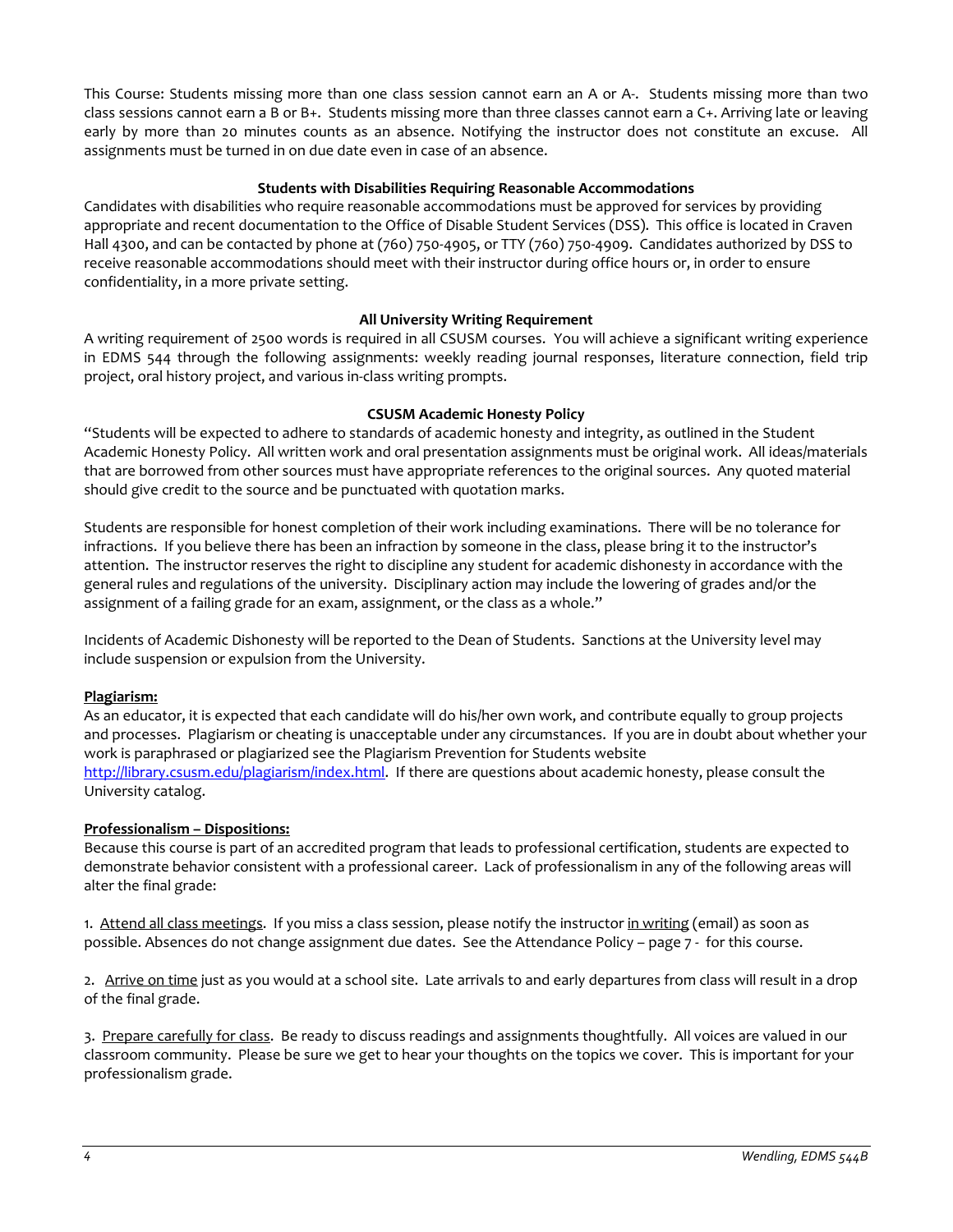4. Complete assignments on time. Late assignments will receive a 20% reduction in points for each day late. Occasionally a student may be asked to revise an assignment. If so, the revised work must be submitted no later than one week after it was returned and may not be eligible for full credit. Absences do not change assignment due dates. If you are absent when an assignment is due, you may submit the work via email (except for *Social Studies in You*!) so that it is not counted late. I will confirm receipt of emailed assignments.

5. Interact professionally and collaborate responsibly with your colleagues and professor. Teacher education is a professional preparation program and students will be expected to adhere to standards of dependability, academic honesty and writing achievement. In short, please do your part to promote a healthy, happy, productive social environment.

Also, you are welcome to use a computer in class. However, it is expected that you will use the technology for class related activity. Save checking emails or other personal use for time outside of class. This goes for cell phones as well. Lack of respect in this regard will impact your professionalism grade.

# **Use of Technology:**

Candidates are expected to demonstrate competency in the use of various forms of technology (i.e. word processing, electronic mail, Moodle, use of the Internet, and/or multimedia presentations). Specific requirements for course assignments with regard to technology are at the discretion of the instructor. Keep a digital copy of all assignments for use in your teaching portfolio. All assignments will be submitted online, and some will be submitted in hard copy as well. Details will be given in class.

## **Electronic Communication Protocol:**

Electronic correspondence is a part of your professional interactions. If you need to contact the instructor, e-mail is often the easiest way to do so. It is my intention to respond to all received e-mails in a timely manner. Please be reminded that e-mail and on-line discussions are a very specific form of communication, with their own nuances and etiquette. For instance, electronic messages sent in all upper case (or lower case) letters, major typos, or slang, often communicate more than the sender originally intended. With that said, please be mindful of all e-mail and on-line discussion messages you send to your colleagues, to faculty members in the School of Education, or to persons within the greater educational community. All electronic messages should be crafted with professionalism and care. Things to consider:

- Would I say in person what this electronic message specifically says?
- How could this message be misconstrued?
- Does this message represent my highest self?
- Am I sending this electronic message to avoid a face-to-face conversation?

In addition, if there is ever a concern with an electronic message sent to you, please talk with the author in person in order to correct any confusion.

### **Course Requirements and Grading Standards**

### **SOCIAL STUDIES - PARTICIPATION, COLLABORATION AND PROFESSIONALISM**

Students will engage in active learning each class session, and will be expected to actively participate, collaborate, and demonstrate professionalism at all times.

- Do you participate in class discussions productively, sharing your knowledge and understandings?
- Do you interact productively with your peers, taking on a variety of roles (leader, follower, etc.)?
- Do you contribute appropriately to group work—do you "do your share"?
- Are you able to accept others' opinions? Are you supportive of others' ideas?
- Do you support your peers during their presentations?
- Can you monitor and adjust your participation to allow for others' ideas to be heard?
- Do you show a positive attitude and disposition towards teaching all students?
- Do you exhibit professional behavior at all times and display a "can do" attitude?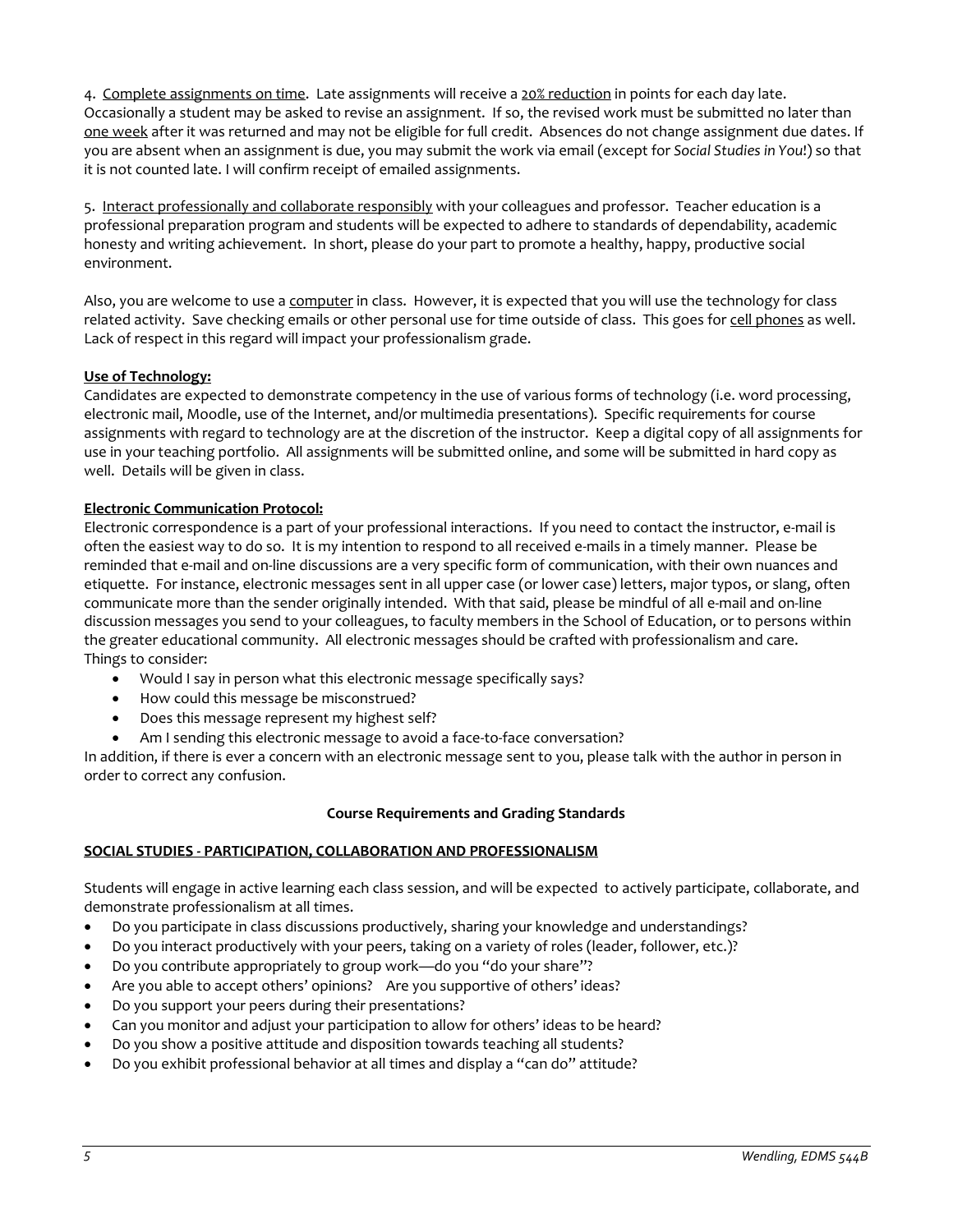|                                       | that show initiative.                                                                                                                                                                                                                                                                                                                                                       | alternatives that show<br>initiative.                                                                                                                                                                                                                                            | criticism.                                                                                                                                                                                                                                                       |
|---------------------------------------|-----------------------------------------------------------------------------------------------------------------------------------------------------------------------------------------------------------------------------------------------------------------------------------------------------------------------------------------------------------------------------|----------------------------------------------------------------------------------------------------------------------------------------------------------------------------------------------------------------------------------------------------------------------------------|------------------------------------------------------------------------------------------------------------------------------------------------------------------------------------------------------------------------------------------------------------------|
| Participation                         | Attends every class, always on<br>time and well prepared, and<br>never leaves early. Gives closest<br>attention to class activities and<br>speakers.                                                                                                                                                                                                                        | Attends every class, on time<br>and prepared, and never leaves<br>early. Gives most attention to<br>class activities and speakers.                                                                                                                                               | Is not always ready when class<br>time begins. Doesn't give full<br>attention in class; sometimes<br>talks when others are<br>speaking.                                                                                                                          |
| Professionalism                       | Consistently behaves talks and<br>works in a professional manner,<br>regardless of task/topic.                                                                                                                                                                                                                                                                              | Most of the time behaves talks<br>and works in a professional<br>manner, regardless of<br>task/topic.                                                                                                                                                                            | Seldom behaves, talks, and<br>works in a professional<br>manner, regardless of<br>task/topic.                                                                                                                                                                    |
| Collaboration                         | Consistently listens to, shares<br>with, and supports the efforts of<br>others. Tries to keep people<br>working well together.                                                                                                                                                                                                                                              | Most of the time listens to,<br>shares with, and supports the<br>efforts of others, but<br>sometimes is not a good team<br>member.                                                                                                                                               | Rarely listens to, shares with,<br>and supports the efforts of<br>others. Is not always a good<br>team player.                                                                                                                                                   |
| Contributions                         | Consistently provides useful<br>ideas; always stays focused on<br>the task. Exhibits a lot of effort<br>and valuable contributions.                                                                                                                                                                                                                                         | Most of the time provides<br>useful ideas and stays focused.<br>A satisfactory group member<br>who does what is required.                                                                                                                                                        | Rarely provides useful ideas;<br>not always focused. Reluctant<br>to participate. Lets others take<br>charge.                                                                                                                                                    |
| <b>Disposition toward</b><br>teaching | Consistently demonstrates<br>concern in learning to teach all<br>children. Always demonstrates<br>strong commitment toward<br>developing (a) an understanding<br>of children, (b) teaching<br>strategies, and (c) knowledge of<br>the CA Standards for the<br>Teaching Profession (CSTP),<br><b>Teacher Performance</b><br>Expectations (TPE), and CA<br>Content Standards. | Most of the time demonstrates<br>concern in learning to teach all<br>children. Often demonstrates<br>commitment toward<br>developing (a) an<br>understanding of children, (b)<br>teaching strategies, and (c)<br>knowledge of the CSTP's,<br>TPE's, and CA Content<br>Standards. | Rarely shows concern in<br>learning to teach all children.<br>Rarely demonstrates<br>commitment toward<br>developing (a) an<br>understanding of children, (b)<br>teaching strategies, and (c)<br>knowledge of the CSTP's,<br>TPE's, and CA Content<br>Standards. |
| Leadership                            | Shows strength through<br>leadership in class activities;<br>other students respect you as a<br>leader.                                                                                                                                                                                                                                                                     | Effectively participates and<br>contributes, but rarely shows<br>leadership qualities.                                                                                                                                                                                           | Does not show leadership in<br>any area of class.                                                                                                                                                                                                                |

# **Rubric for PCP: Participation, Collaboration and Professionalism**

Excellent | Acceptable | Unacceptable

Seldom has a positive attitude. Often is critical. Does not offer alternative solutions to

Displays a positive attitude. May offer constructive criticism and include

# **ASSIG**

# *Reading Response Journals* **30** *points*

The assigned readings provide an important foundation for your increasing understanding of how to effectively teach social studies and infuse the arts. To aid you in remembering the readings, and assist you with meaningful class participation, you are asked to respond to each reading assignment by coming to class with a typed one page response. Response journals will be collected at each class session and will only receive full points if completed by the date indicated in the schedule. Please structure each entry with:

1) your name and nicknumber,

Attitude **Always displays a positive** 

attitude. May offer constructive criticism and include alternatives

- 2) reading identification (Chapter 8, for example),
- 3) key points from the reading, include page # (bulleted list, single-spaced, 12-font),
- 4) a paragraph following that connects the reading to your perspectives/experience (double-spaced),
- 5) one question the reading prompts you to ask.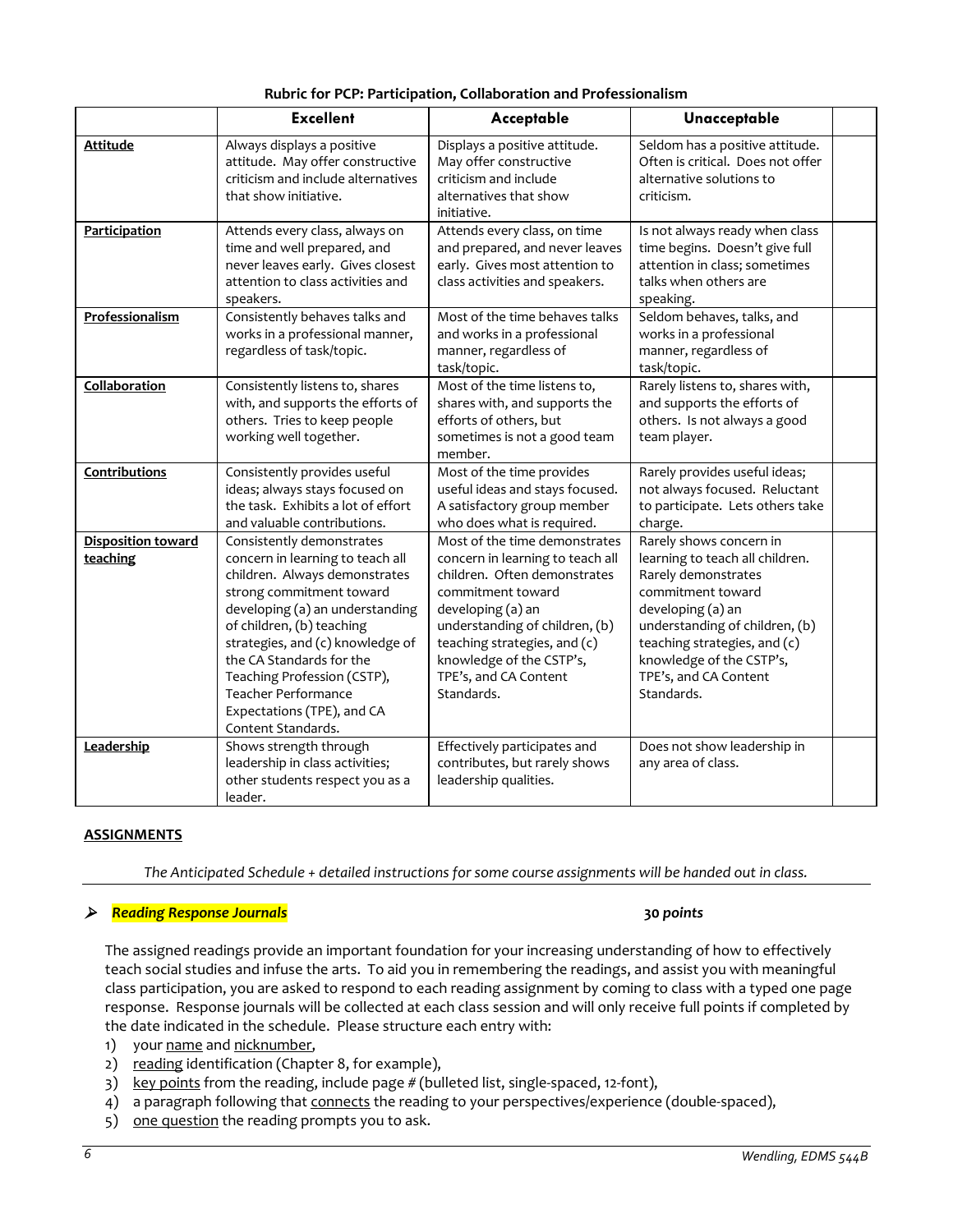## You will permitted one "free pass" that can be used in place of one journal (with the exception of the jigsawed chapters: 4, 8, 9, 11, 12, 14). Three points will be deducted for each missing journal.

# *Finding the Social Studies in You! 1 bonus point!*

Have you ever tried to explain who you are through six social studies disciplines? For this (required) assignment you will reintroduce yourself to our class by creating a "self model" that physically illustrates aspects of you through the social studies disciplines. You may use photographs, drawings, objects, collections, etc. This activity models a way to verbally and visually engage your students -- and will demonstrate your understanding of the disciplines. Aim to present for 5 minutes.

# **The following three assignments will link together to support a social studies unit plan centered on a Big Idea for your selected grade level (K-6)…**

**NOTE: Full assignment guidelines can be found on Cougar Courses.**

# *Literature Connection – Lesson Design… a partner assignment 20 points*

A wealth of children's literature exists that strongly supports the state standards for teaching social studies. For this assignment you and your partner/s will select *one book* appropriate for the grade level unit you are developing. You will then dramatically present your book and explain how it can be used to advance children's thinking about key social studies concepts and the arts. You will create a handout for your colleagues and design a lesson that incorporates your book.

# *Community Resource / Field Trip Project… a partner assignment 20 points*

In this assignment you and your Literature Connection partner/s will explore and share information about a field trip site in San Diego County. By designing a variety of pre, during, and post-trip lessons, as well as higher level thinking questions and assessments, you will be able to plan an educational (rather than purely recreational) field trip.

# *Oral History Project … an individual assignment 20 points*

Collecting oral histories is an exciting way to help children understand that "history" is found all around us and is being continually created. In this project, you will conduct an oral history interview of a person about a topic that relates to your social studies unit.

To support your interview and demonstrate the power of visual literacy, you will bring to class on the designated day a primary source object (artifact, document, photographs, etc.) of significance to the person/topic of the interview. We will then create a "classroom museum".

# *Mock Interview 10 points*

Imagine you are at a job interview and were just asked: "How will you teach social studies in your classroom?" Knowing how to teach and structure learning in social studies, and then being able to express your understanding, can be two different abilities. In order to help you eloquently articulate the knowledge you gained through this course (and thereby increase your chances of getting hired!), as well as enhance your educational philosophy statement, you will participate in a mock interview during our last class.